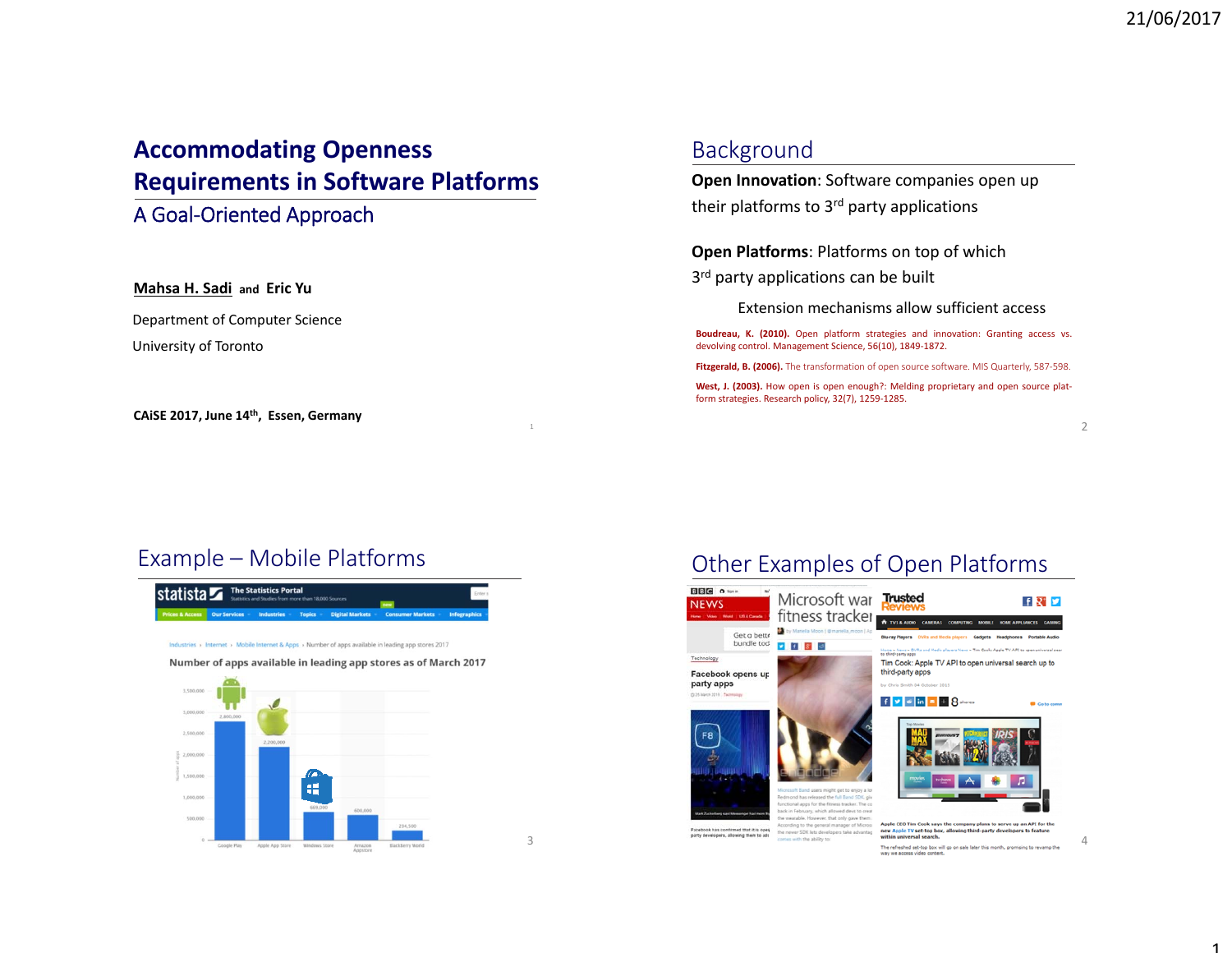### Problem Statement ‐ 1

Opening up software platforms is a difficult transition

Openness requirements pose serious risks to: Security, Performance, Controllability

**Boudreau, K. (2010).** Open platform strategies and innovation: Granting access vs. devolving control. Management Science, 56(10), 1849‐1872.

**Scacchi, W., & Alspaugh, T. A. (2013).** Processes in securing open architecture software systems. In Proceedings of International Conference on Software and System Process.

**Baresi, L., Di Nitto, E., & Ghezzi, C. (2006).** Toward open‐world software: Issue and challenges. Computer, 39(10), 36‐43.

5**West, J. (2003).** How open is open enough?: Melding proprietary and open source plat‐form strategies. Research policy, 32(7), 1259‐1285.

# Example Problems in Open Platforms ‐1

WikiLeaks Press Release – March 7, 2017



#### Example Problems in Open Platforms ‐2

WikiLeaks Press Release – March 7, 2017

#### WikiLeaks Ξ

Search

As of October 2014 the CIA was also looking at infecting the vehicle control systems used by modern cars and trucks. The purpose of such control is not specified, but it would permit the CIA to engage in nearly undetectable assassinations.

7

#### The Proposed Approach

- Treat openness as <sup>a</sup> distinct class of non‐functional requirements
- Refine openness requirements in parallel with competing design concerns

Using <sup>a</sup> goal‐oriented modeling approach

**Sadi, M. H. & Yu, E. (2017)**. Modeling and analyzing openness trade‐offs in software platforms: <sup>a</sup> goal‐oriented approach. In **REFSQ 2017**.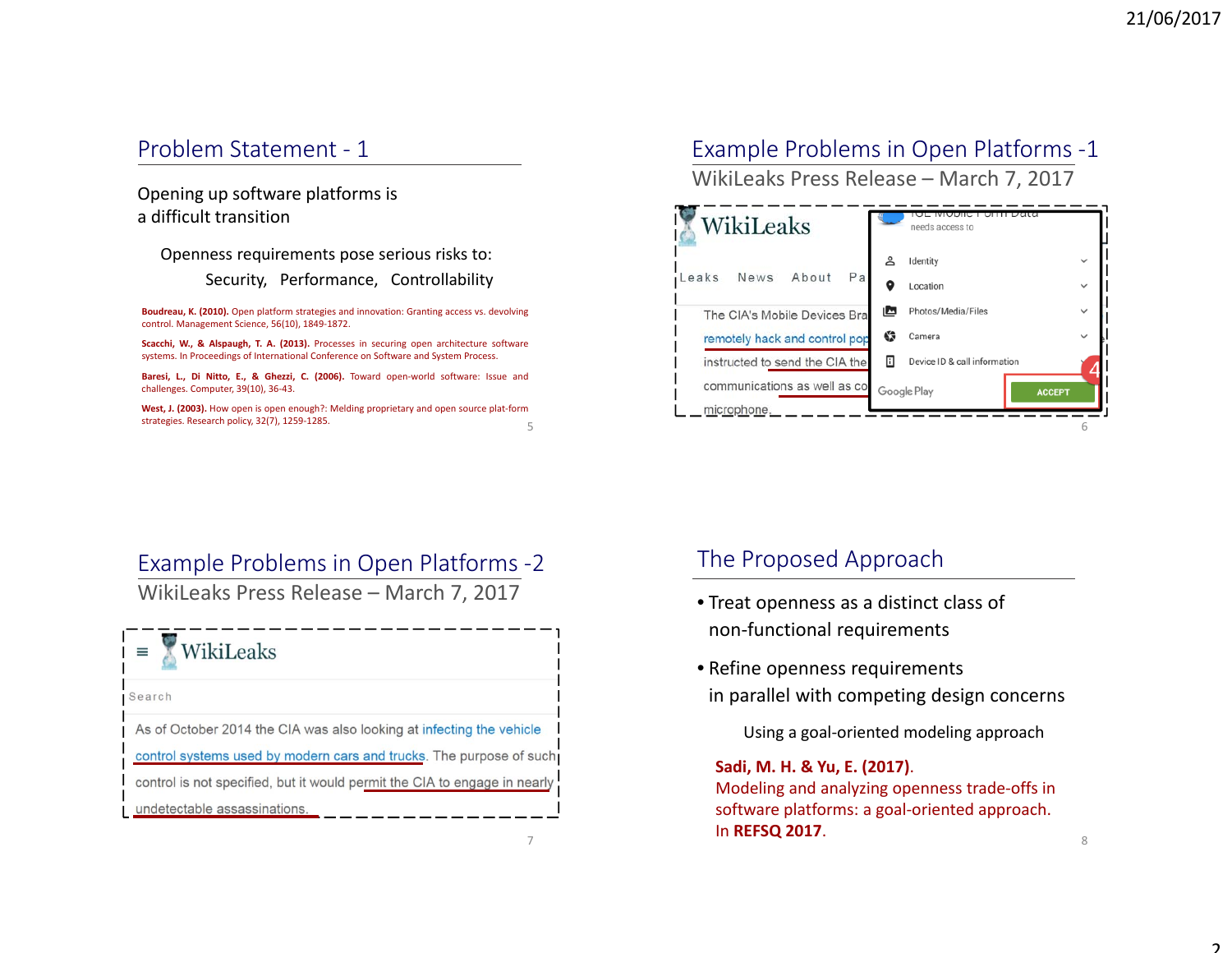#### Contributions of this Study

Extending the Non‐Functional Requirements analysis framework with:

Openness Catalogues

Alternative paths for specifying and refining openness requirements

**Chung, L., Nixon, B. A., Yu, E., & Mylopoulos, J. (2000).** Non‐functional requirements in software engineering. Springer Science & Business Media.

## The Outline of the Rest of the Talk

**1. Proposed Openness Catalogues**

#### **2. Using the Proposed Catalogues**

10

## Proposed Openness Catalogues



**1. Openness Requirements Specification and Refinement Catalogues**

9

 $\overline{a}$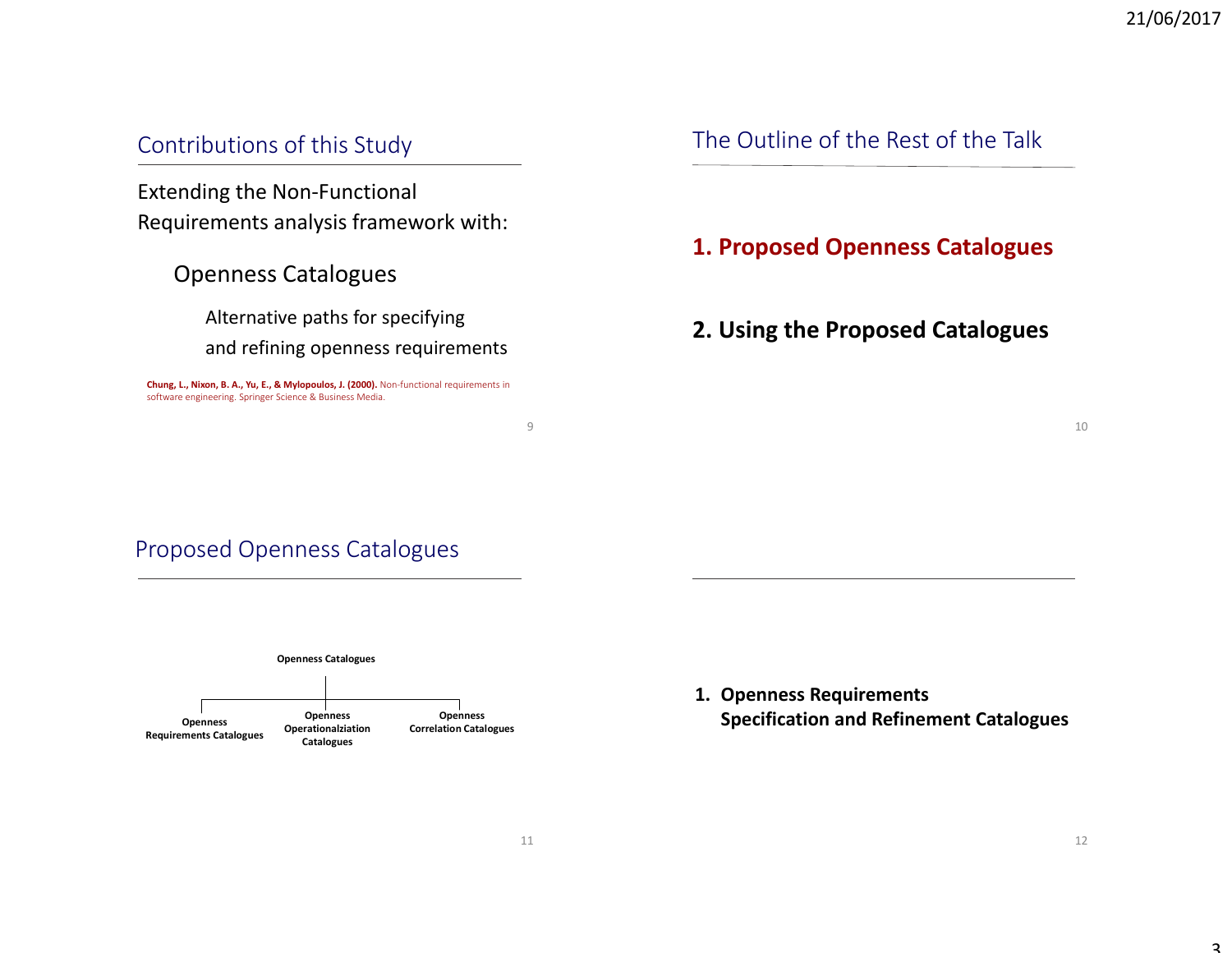# Openness Requirements Catalogues





#### Openness Catalogues System‐Level Openness Requirements Openness [Platform] The technical and quality requirements for openness Help Help **Help**  $\overline{\mathbf{C}}$ ط **[1] Anvaari, M., & Jansen, S. (2010).** Evaluating Accessibility Extensibility architectural openness in mobile software platforms. In Proceedings of 4th ECSA: Companion Volume. [Platform] [Platform] [1] **[2] Bosch, J., & Bosch‐Sijtsema, P. (2010)**. From integration to composition: On the impact of software product lines, global development and ecosystems. JSS. **Extensibility [Platform]** Accessibility [Platform] Help Composability ط<br>Stability  $\subset$ Help [Platform] [Platform] ക D Accessibility Accessibility  $\Box$ Decoupling Development [Data] [Functionality / Service] [TP APP] A synchronization [TP APP] 14

## Openness Catalogues

Business‐Level Openness Requirements



## Openness Catalogues

General Design Concerns

General concerns raisedin opening up platforms e.g. Security **[1] Chung, L., Nixon, B. A., Yu, E., & Mylopoulos, J. (2000).** Non‐functional requirements in software engineering. Springer Science & Business Media.

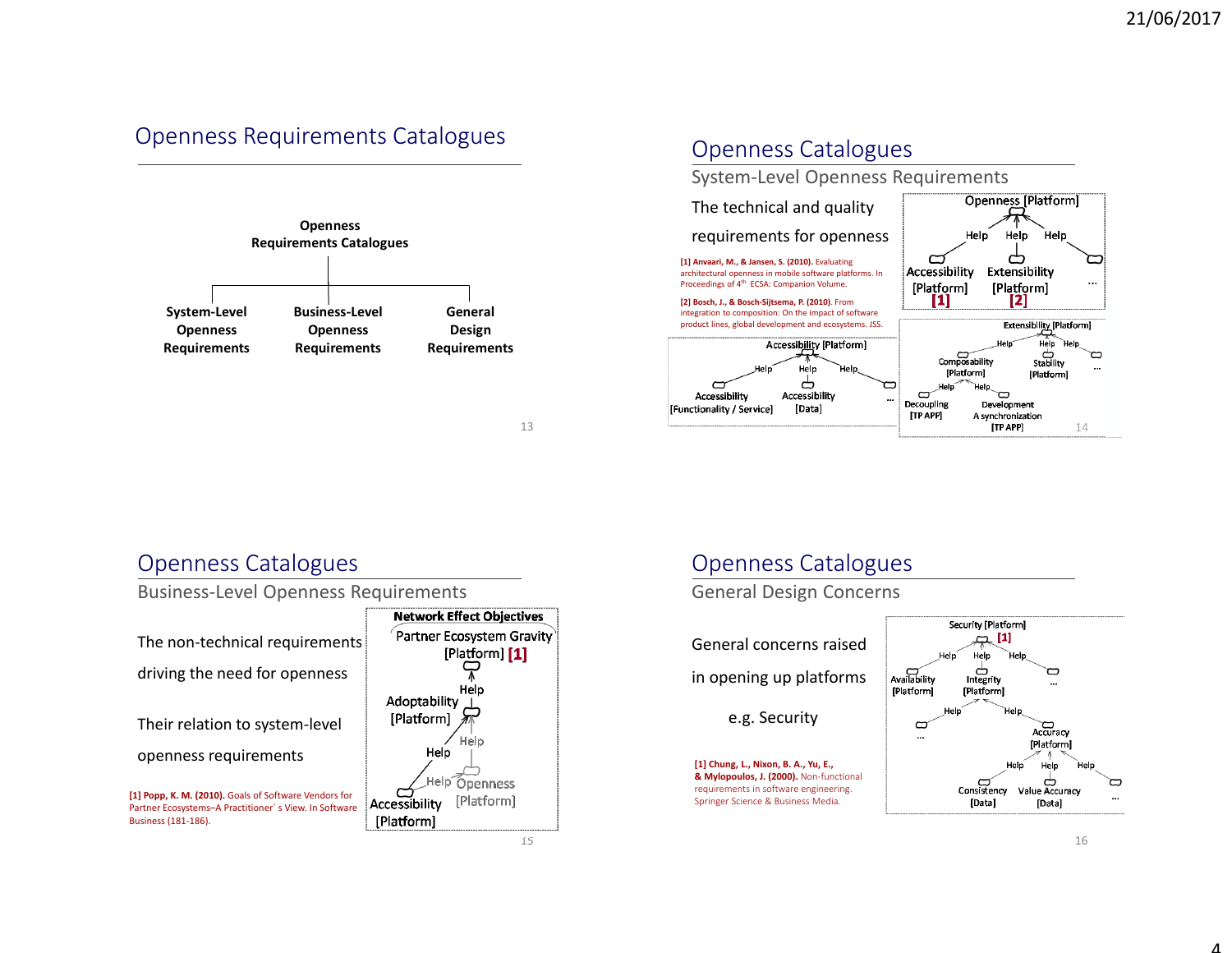# Openness Catalogues

Operationalization Catalogues

- The specific features and functionalities designed for openness
- Alternative mechanisms and patterns to design these functionalities

18

#### Openness Catalogues

Operationalization Catalogues – Example (1)

**2. Openness Operationalization Catalogues**

#### **Design Objective**:

To provide data service to third‐party applications

Decisions about:

- How platform communicates data with 3<sup>rd</sup> party applications
- How 3<sup>rd</sup> party applications communicate data with each other

#### Openness Catalogues

Operationalization Catalogues – Example (2)

**Design Objective:** To provide data service 3rd party applications

**Design 1: (CDP): Centralized Data Provision [1]**

The platform controls *all data and information* interactions …

**Design 2: (SDP): Semi-Centralized Data Provision [2]** 3r<sup>d</sup> party applications can communicate data *directly in some cases*…

**Design 3: (DDP): Decentralized Data Provision [3]**

3r<sup>d</sup> party applications can *directly exchange data* …

**[3] Scacchi, W. (2007).** Free/open source software development: Recent research results and methods. Advances in Computers.

**<sup>[1]</sup> Eklund, U., & Bosch, J. (2014).** Architecture for embedded open software ecosystems. JSS. **[2] Shabtai, A., Fledel, Y., Kanonov, U., Elovici, Y., Dolev, S., & Glezer, C. (2010).** Google android: A comprehensive security assessment. IEEE Security & Privacy.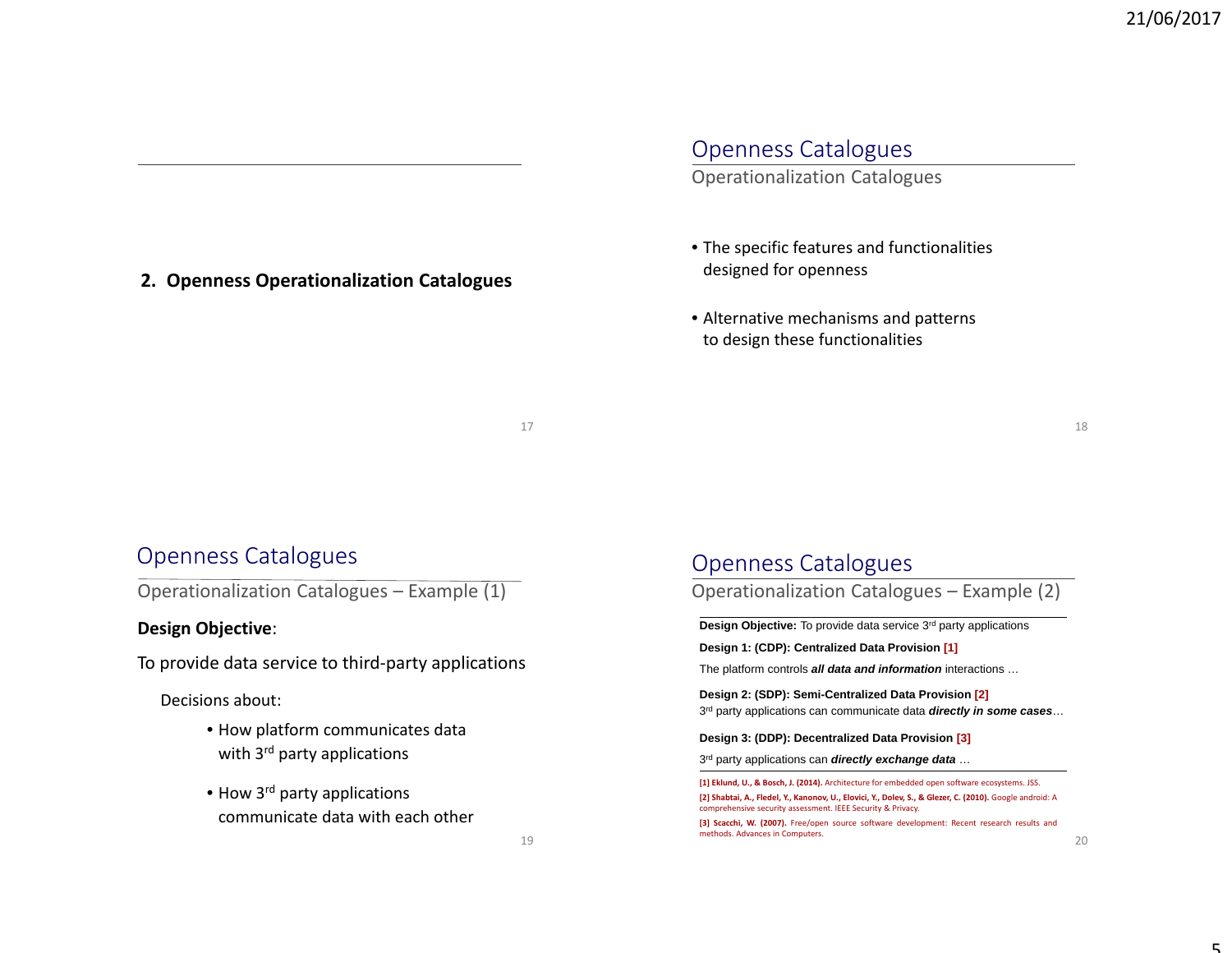#### **3. Openness Correlation Catalogues**

#### Openness Catalogues



21

#### Openness Correlation Catalogues



# The Outline of the Rest of the Talk

# **1. Proposed Openness Catalogues**

## **2. Using the Proposed Approach**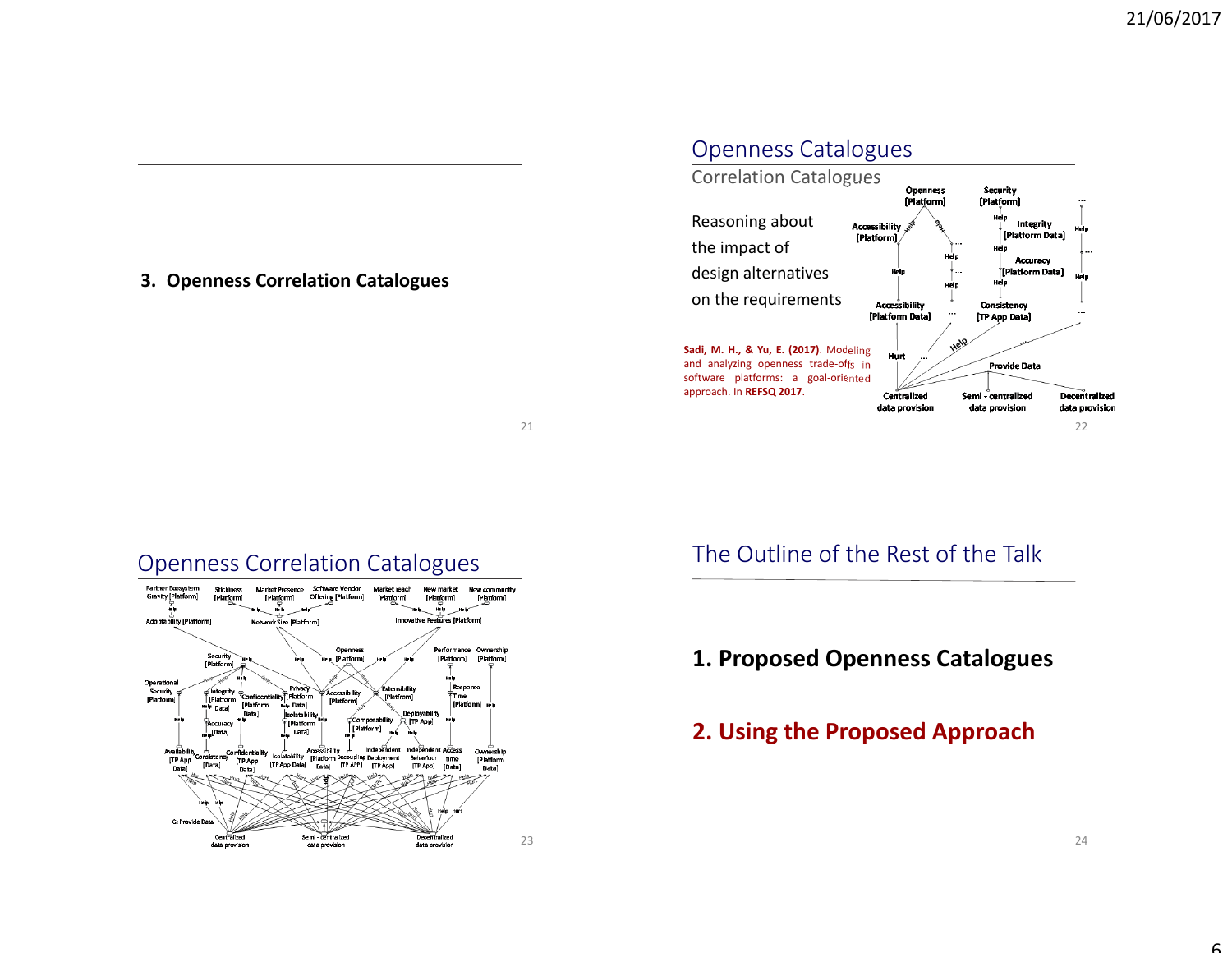# Applying the Proposed Approach

•An open mobile platform

•An open automotive platform

#### The Case Under Study

An Open Embedded Mobile Platform

An Operating system for mobile platforms

**Functionalities**: Controlling the operations of smartphone devices

Open to a wide variety of 3<sup>rd</sup> party applications

**Objective:** Revisiting the Data Provision Service Using the Proposed Approach

25

## An Open Embedded Mobile Platform

Openness Design Requirements

| <b>Design Requirement Text Description</b>         |                                                                                                                                                                                                                              |  |  |  |
|----------------------------------------------------|------------------------------------------------------------------------------------------------------------------------------------------------------------------------------------------------------------------------------|--|--|--|
| "Low<br><b>Entry Barriers"</b><br>Priority: "High" | <br>" <b>Entry barriers of</b> both monetary and                                                                                                                                                                             |  |  |  |
|                                                    | technical nature, including entry barriers for<br>application market, development resource<br>needs and programing languages, will be a<br>significant factor for developers in selecting<br>which mobile platform to join." |  |  |  |

**Koch, S., & Kerschbaum, M. (2014).** Joining <sup>a</sup> smartphone ecosystem: Application developers' motivations and decision criteria. Information and Software Technology, 56(11).

# An Open Embedded Mobile Platform

Other Design Requirements

| Design Requirement Text Description     |                                                   |  |  |  |
|-----------------------------------------|---------------------------------------------------|--|--|--|
| ***Privacy [data]<br>  Priority: Medium | Privacy of 3 <sup>rd</sup> party application data |  |  |  |
|                                         |                                                   |  |  |  |

26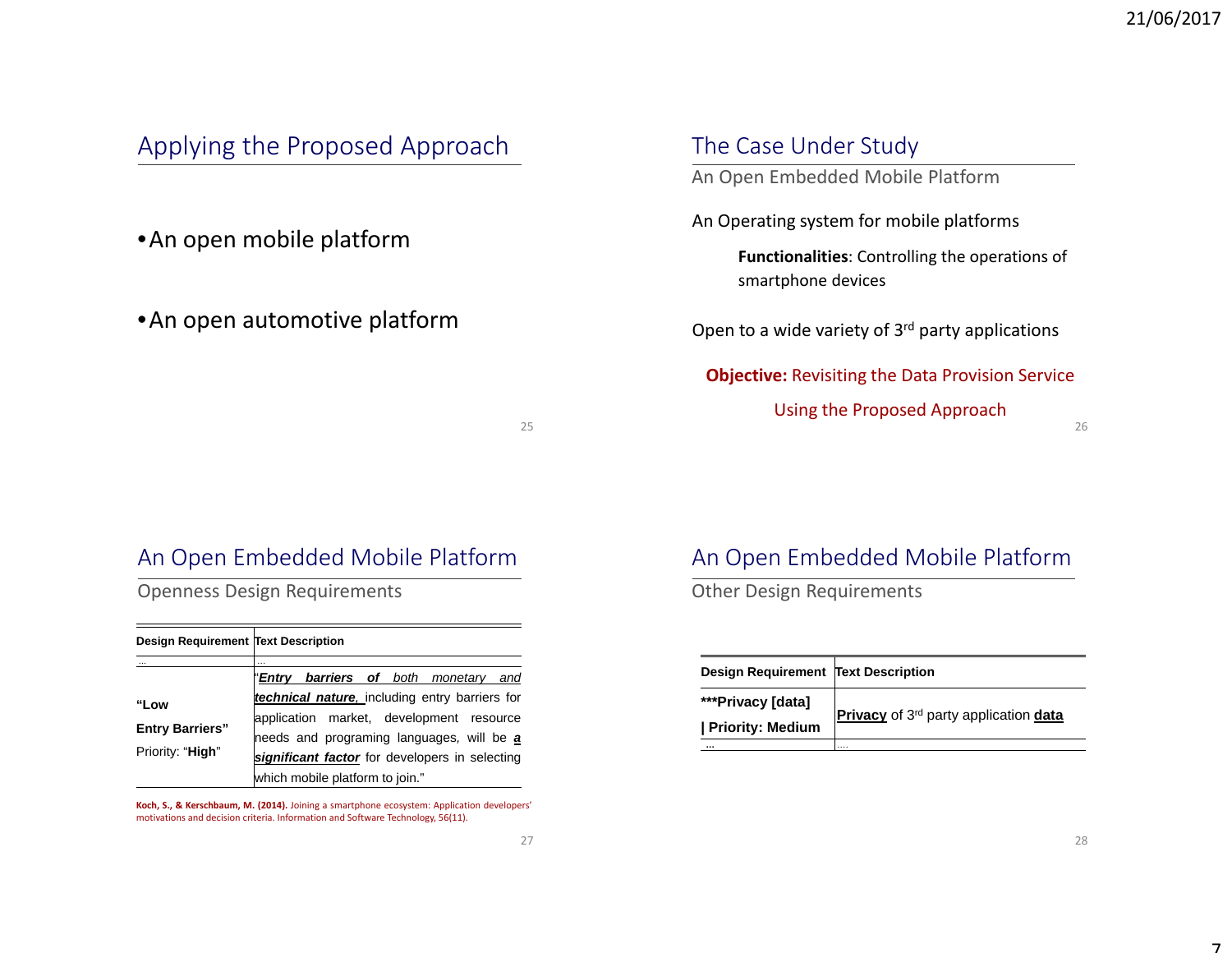## Open Embedded Mobile Platform

Using the Proposed Catalogues

- To refine the design requirements
- To analyze alternative design mechanisms
- To identify an appropriate design mechanism

### An Open embedded Mobile Platform

Refining Design Requirements ‐ Example

#### **"Low**

**Entry Barriers"**  "*Entry barriers of monetary and technical nature…"*



29

31

## Open Mobile Software Platform

Analyzing Alternative Design Mechanisms



# Open Mobile Software Platform

Analyzing Alternative Design Mechanisms

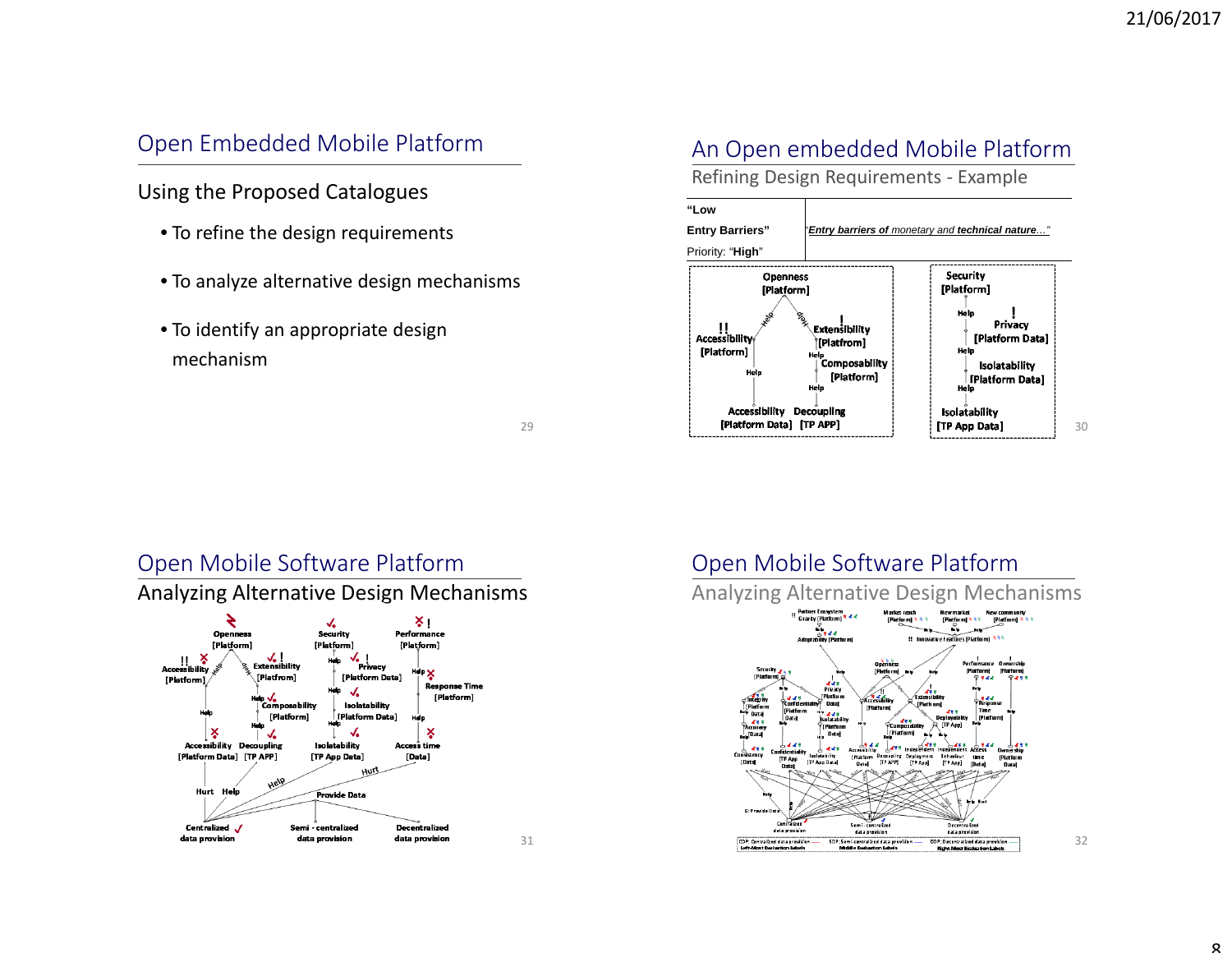# An Open Mobile Software Platform

The Most Appropriate Design Mechanism

| Requirements                  | <b>Security</b> | <b>Openness: System-Level</b>    |                                                            |          | Performance    |
|-------------------------------|-----------------|----------------------------------|------------------------------------------------------------|----------|----------------|
|                               | *Privacy        | <b>Accessibility</b>             | *Composability                                             | $\cdots$ | *Response Time |
| Priority                      | *Medium         | High                             | *Medium                                                    |          | *High          |
|                               |                 | c <sub>DP</sub> design mechanism | Semi-Centralized data provision is the best<br><b>PSat</b> | $\cdots$ | PDen           |
| <b>SDP</b>                    | <b>PSat</b>     | <b>PSat</b>                      | PDen                                                       |          | <b>PSat</b>    |
| DDP                           | PDen            | <b>PSat</b>                      | PDen                                                       |          | <b>PSat</b>    |
| <b>PDen: Partially Denied</b> |                 |                                  | PSat: Partially Satisficed 33                              |          |                |

An Open Mobile Software Platform

Deciding about the design mechanism



#### Summary ‐ 1

#### **Objective:**

To provide <sup>a</sup> systematic treatment for dealing with openness requirements

#### **Proposed Solution**:

1. Consider openness as <sup>a</sup> distinct class of non‐ functional requirements

2. Refine it in parallel with other design concerns

**Openness catalogues** that facilitate reasoning about openness requirements

## Summary ‐ 2

#### **The benefit of the proposed approach:**

To detect potential conflicts

Between openness and other critical requirements

To help identify openness design mechanisms

That balance the fulfillment of openness requirements against other critical requirements